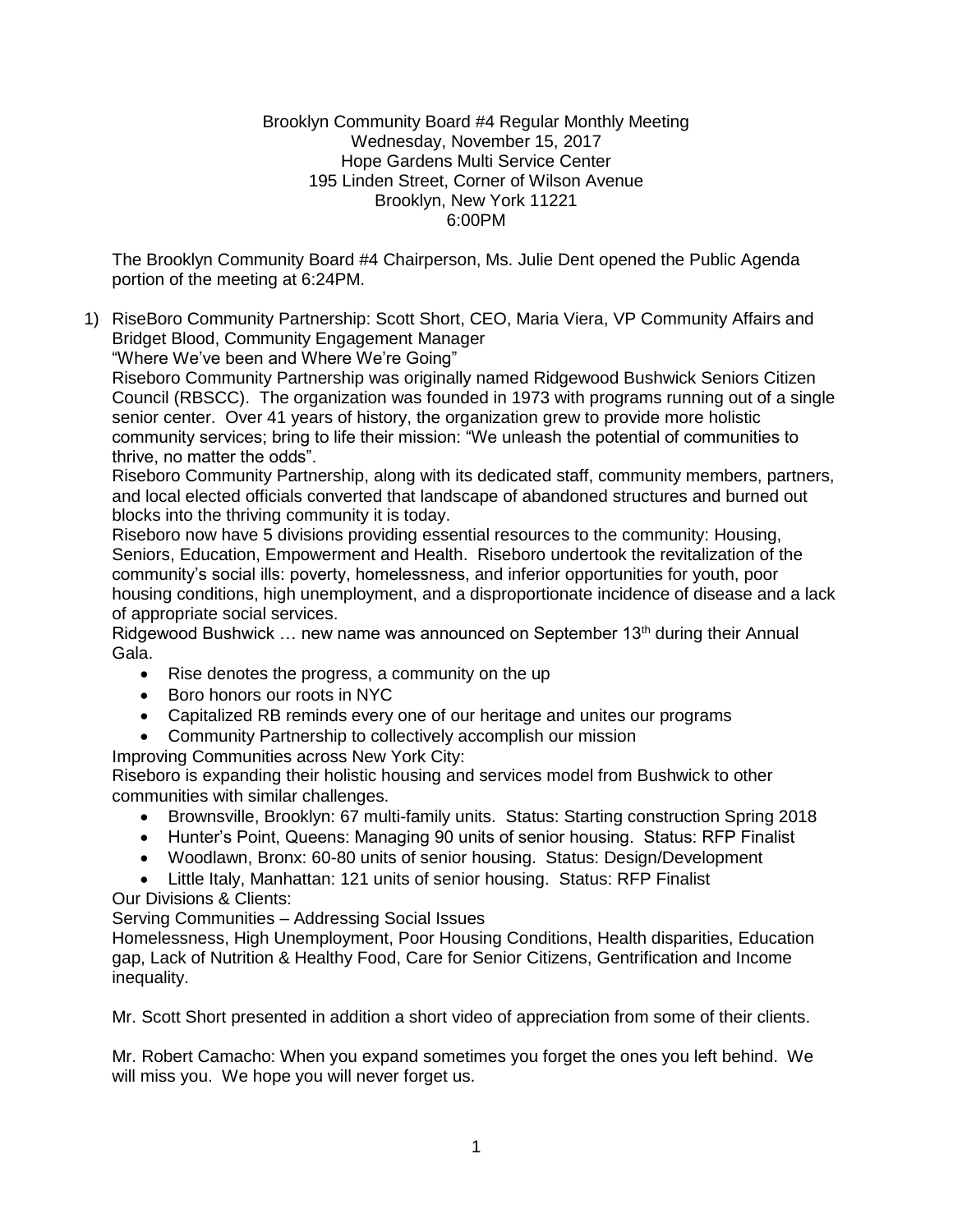Mr. Short stated that Bushwick is their homebased and Riseboro will never forget where they started from. They hope to continue to bring success to the Bushwick Community.

Mr. Short stated that it was hard to change their name, but they had to because they were being denied funding.

Bushwick will always come first, said Mr. Short.

- 2) The Girls Scouts of Greater New York: Judith Rivera, Brooklyn Recruitment Specialist Presenting on the Girl Scouts program and the recruitment of volunteers troop leaders. G. – Go-Getter
	- I. Innovator

R. – Risk-taker

L. - Leader

A Girl Scout is a girl between the ages of 5 and 17 who participates in fun, safe activities on a regular basis, guided by trained adult leaders. Through the Girl Scout Program, which is based on the Girl Scout Promise and Law, girls grow into capable, responsible women who are selfconfident and respect themselves and their community.

In order to start a troop, you need a minimum of two adult volunteers to become the Troop Leaders. These leaders will complete simple online leadership training and learn how to work with the girls and parents to effectively run the troop. To be a troop leader actually fits into a variety of schedules. I tis recommended that troops meet twice per month. Troop leaders choose the meeting day, time and frequency. To find volunteers, a Girl Scout representative can hold a Parent Information session at the school and / or distribute an informational flyer to the students.

There is a \$25.00 registration fee for membership. In addition, most troops charge dues to cover the costs of program materials, snacks, and events. The amount of dues to be charges is the collective decision of the leaders and parents of each troop.

Girl Scouts is a positive program for girls that will enhance their education outside the classroom. Girl Scouts give back to their community and by extension the school.

For more information contact the Membership Specialist at the Girl Scout Council of Greater New York to schedule a Parent Information session.

Different Grade levels of Girl Scouts:

Daisies: Grades K – 1, Brownies: Grades 2 – 3, Juniors: Grades 4 – 5, Cadettes: Grades 6 – 8, Seniors: Grades 9 -10, and Ambassadors: Grades 11 -12)

Judith Rivera: [JRivera@girlscoutnyc.org](mailto:JRivera@girlscoutnyc.org) , [www.girlscoutsnyc.org,](http://www.girlscoutsnyc.org/) 40 Wall Street, Suite 708, New York, NY 10005, 212-645-4000

3) AIASSOC, AIA if Gerald Caliendo Architect PC: Gerald J. Caliendo, RA, AIA & Sandy Anagnostou, Assoc. – Presenting on BSA Cal. No. 2016 -4264-BZ at 194 Moffat Street. Property owner is Gerald Caliendo. 2 existing vacate lots located in the middle of the block. The property is a M11 zoning but is predominately residential. They are proposing a 4 story, 10 unit building. The maximum allowed is 740,000 sq. feet, this building is proposed at 716,000 sq. ft.

The first floor – Two 1 bedroom apartments

Second Floor and Third Floor – one bedroom and two studio apartments

Fourth Floor – Two 2 bedroom and 1 bedroom apartments.

The studio will be approx. \$1100 to \$1300 to rent

The one bedroom will be \$1500 to \$1800 to rent, with the two bedroom being more.

It will take about 2 ½ years before the building is ready to occupy.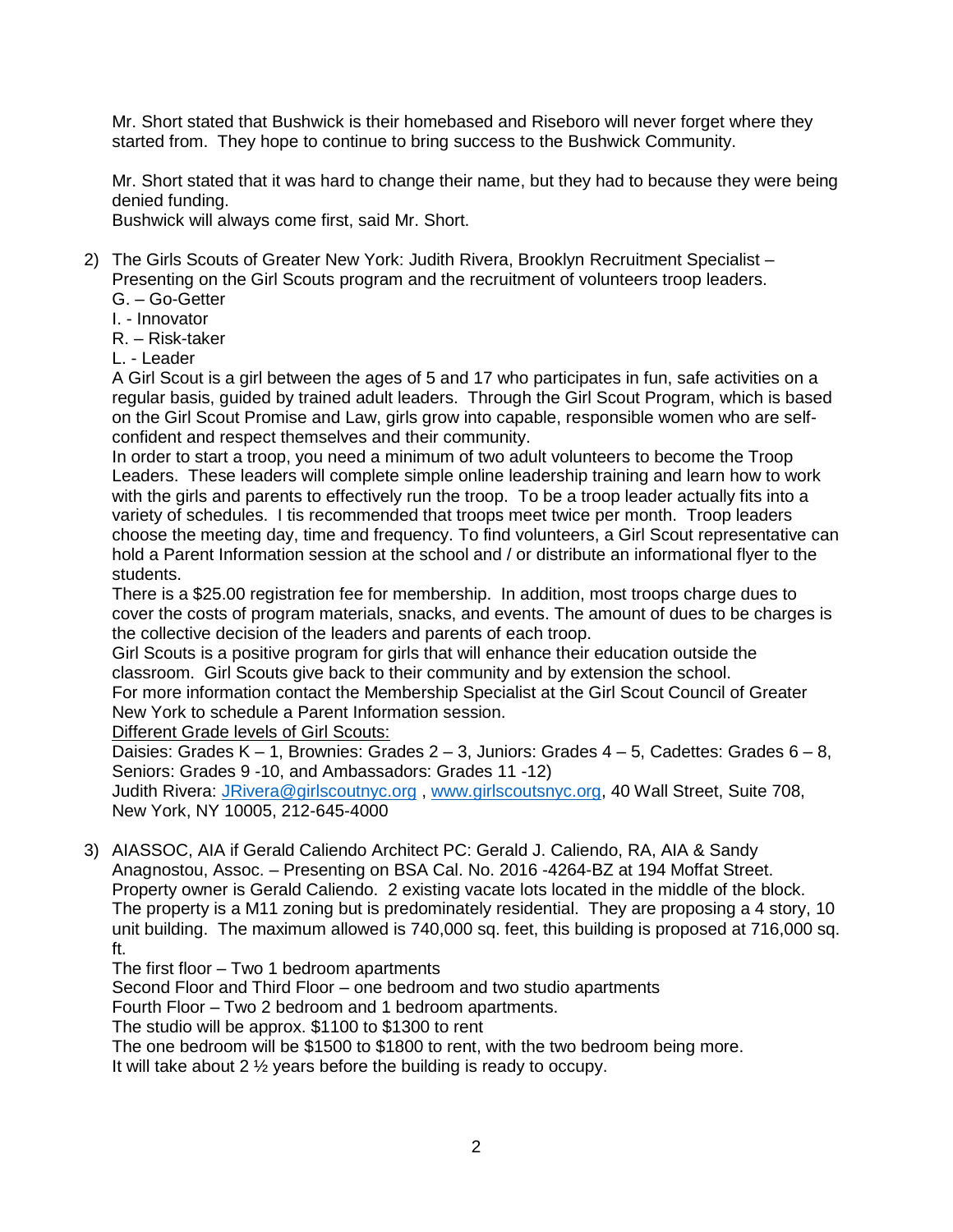Ms. Shareline Moore, stated that she lives on the block and the picture that they are showing does not look like the block that she lives on.

Joshua Brown board member, the community board is not interested in giving a letter of support.

The District Manager and the Chairperson welcomed to the Assemblyman to the Community Board's meeting.

Assemblyman Erik M. Dilan addressed the Community Board and the residence with a few words regarding taxes and the state of Puerto Rico.

Chairperson Ms. Julie closed the public hearing item. She asked Board Member the District Manager, Celestina Leon to call the first roll call.

**First Roll Call: 7:42PM** – 32 members present constituting a quorum

Ms. Dent asked for the acceptance of the agenda with any necessary corrections. Mr. Joshua Brown motioned to accept the agenda as presented. It was second by Ms. Barbara Jackson. Motion moved.

Ms. Dent asked for the acceptance of the previous meeting minutes with any necessary corrections. Mr. Robert Camacho motioned to accept the previous meeting minutes as presented. The motion was second by Mr. Desmonde Monroe. Motion Moved.

## **Chairperson's Report: 7:47PM**

Ms. Julie Dent welcomed all to the Community Board #4 Wednesday, November 15, 2017 monthly meeting.

Ms. Julie Dent asked that the Elected Officials and / or their representatives to introduce themselves and state their respective contact information with their address and telephone numbers.

- 1) Boris Santos Representing Councilmember Antonio Reynoso, 244 Union Avenue, Brooklyn, NY 11221, 718-963-3141 & 212-788-7095: He represents the section West of Hart Street and South of Central Avenue up to Cornelia Street.
- 2) Jonathan Pomboza Representing Acting District Attorney Eric Gonzalez, 350 Jay Street, Brooklyn, New York 11201, 718-250-2817
- 3) Armando Fuentes Representing Councilmember Rafael Espinal, 786 Knickerbocker Avenue, Brooklyn, NY 11207, 718-642-8664
- 4) Jackelynn Reyes representing Assembly member Erik M. Dilan, Brooklyn, NY 11237, 718-386- 4576

Ms. Dent asked those from Federal, State or City Agencies to introduce themselves and state their respective contact information with their address and phone numbers.

- 1) Boniface WeWe, Brooklyn Public Library Irving Branch, 260 Irving Avenue, Brooklyn, NY 718- 628-8378
- 2) PO Ezequias Gomez, 83<sup>rd</sup> Pct., 480 Knickerbocker Ave., Brooklyn, NY 11237, 718-574-1697
- 3) PO Oscar Lopez, 83rd Pct., 480 Knickerbocker Avenue, Brooklyn, NY 11237, 718-574-1697
- 4) Ms. Giselle Ramos, Community Outreach Coordinator, St. Nicks Alliance, 790 Broadway, Brooklyn, NY, 718-302-2057 ext. 435.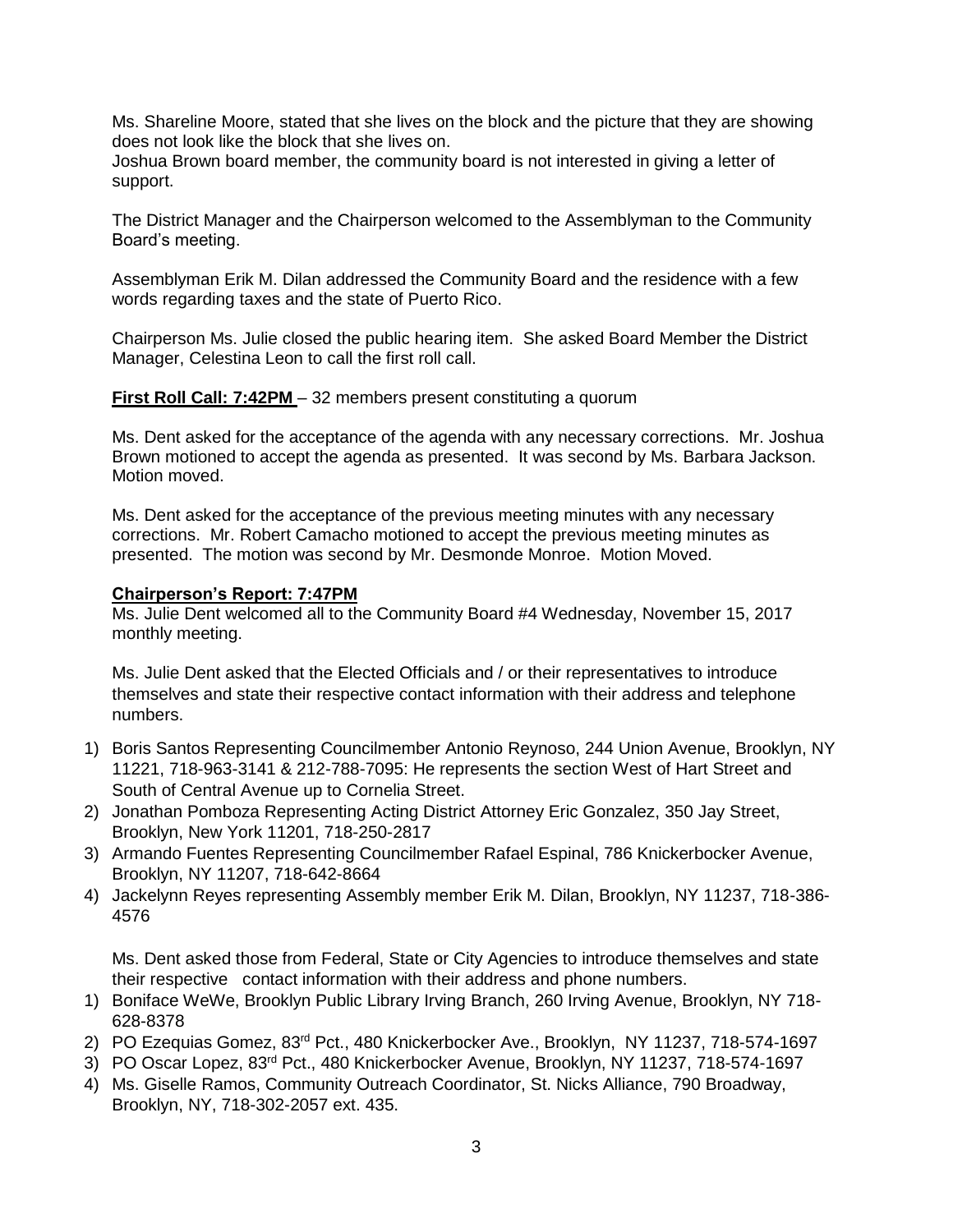In late October, Ms. Virgie Jones and I attended the Committee Education council 32 NY Dept. of Education meeting held at P.S. 384.

On October 28, 2017 I had the pleasure of attending the Brooklyn North Clergy celebration honoring Assistant Chief Jeffery Maddrey. It was well attended and was an enjoyable event. Tedx Bushwick Women Event sponsored by Kewighbaye Kotee founder and CEO.

Applications are available online to families with limited income. Qualification will be based on Section 8 Federal guidelines. Building are located in the Bronx and Brooklyn. Please call 516- 466-6520 ext. 24 Monday – Friday from 10am to 3pm if you are interested.

NYC Building Emergency Declaration: Premises information 67 Central Avenue three story building. Condition of Structure: Façade is in state of disrepair, with a section of the façade exposing 2 bulging section missing, and that has fallen onto the sidewalk. Crake throughout the façade. Remaining sections have potential for further collapse.

Remedy: Install approx. 80 linear feet of sidewalk shed exposures 1 (Central Avenue side) and 2 (Melrose Street side) to safeguard public and property.

Governor Andrew Cuomo in cooperation with Congressman Jeffries, State Senator Martin Dilan, Assembly Member Erik Dilan, Borough President Eric Adams and Council Member Rafael Espinal invite you to participate in the NY State Citizen Preparedness Corps Training Program on Sunday, November 19, 2019 at 12PM at St. Thomas Episcopal Church, located at 1405 Bushwick Avenue, Brooklyn, NY 11207. All participants must register in advance at [www.prepare.ny.gov](http://www.prepare.ny.gov/)

FREE Training CAREERS GPS: Job skills training and placement, St. Nicks Alliance workforce. Contact Alesha Murray, program director, 718-302-2057 ext. 415 for more information.

# **District Manager's Report: 8:04PM**

Greetings to all, from the District Manager, Ms. Celestina Leon and the staff of Brooklyn Community Board #4.

The Community Board has a new updated website. I look forward to hearing from all of you on your user-experience and hope that you find it useful in further connecting to community-related services, activities, and other resources, stated Ms. Leon.

### Meetings Attended:

Thursday, October 19, 2017

Bushwick Community Plan Steering Committee meeting at the Gates Garden Senior Residence building, 1349 Gates Avenue. The Community Health and Resources subcommittee provided a preview of their recommendations, including but not limited to a need for more family friendly activities along with specific health service recommendations.

Saturday, October 21, 2017:

The Annual Irving Square Park Howl-a-ween Event

### Friday, October 27, 2017

Thomas Boyland Park Ribbon Cutting Ceremony: Joined by Chairperson Julie Dent the Parks and Recreation Chairperson Robert Camacho, and Public Safety Chairperson Barbara Smith to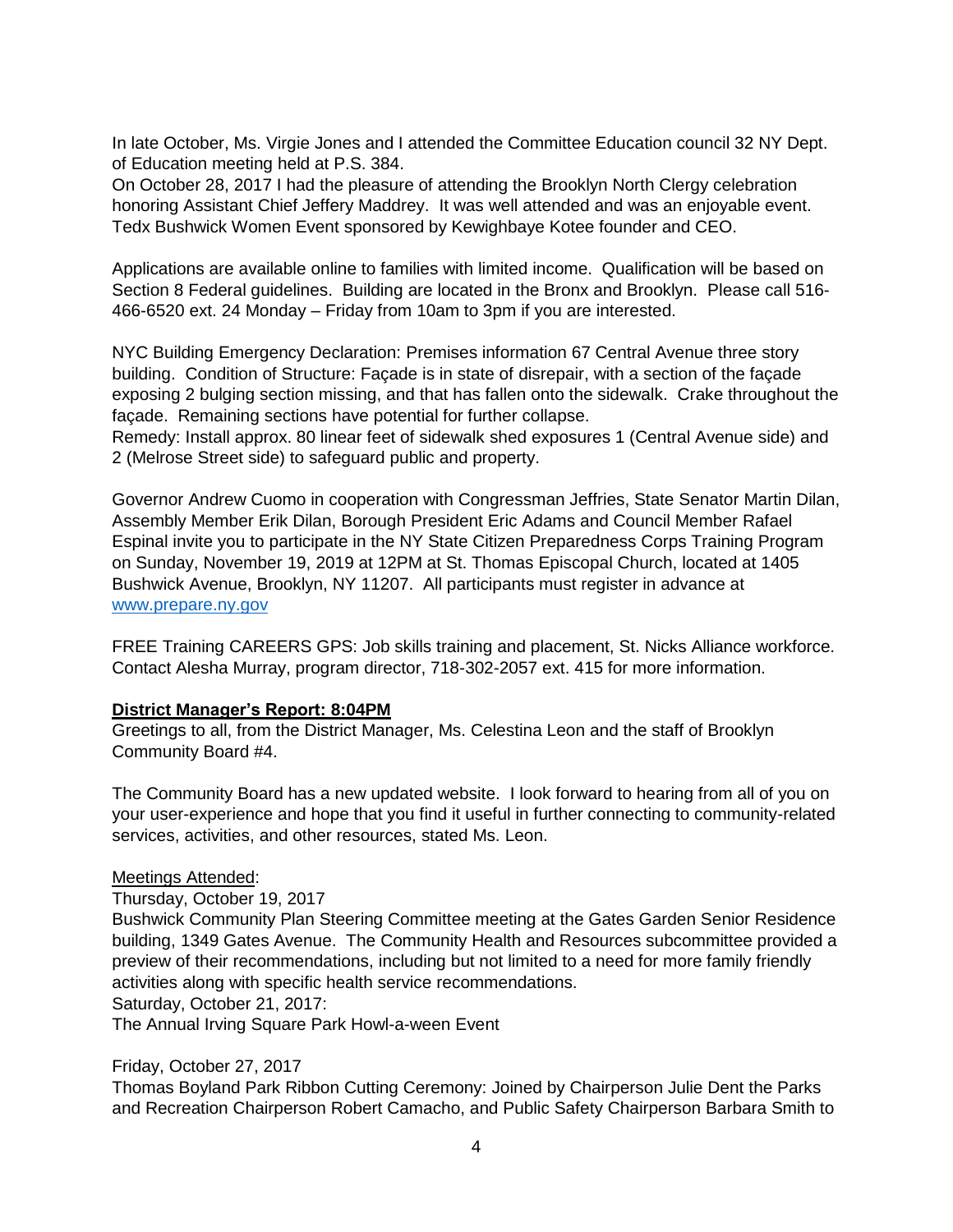celebrate the reopening of the Thomas Boyland Park. Deputy Mayor Anthony Ernest Shorris, Council Member Rafael Espinal, Brooklyn Borough Commissioner Marty Maher and a representative from Borough Presidents Eric Adams office were also in attendance. Thanks to Mayor de Blasio and our local elected officials for funding this long awaited project.

Wednesday, November 1, 2017 Hosted the Executive Committee Meeting at the community board's office.

Thursday, November 2, 2017 Hosted the Public Safety Committee Meeting at the community board's office

Friday, November 3, 2017 TEDxBushwick Women Event at Lot 45

### Monday, November 6, 2017

Bushwick Community Plan Historic Preservation Working Groups Call: Joined the call along with representatives from Council Member Reynoso and Espinal's offices, NYC Council Land Use, and Assembly Member Erik Dilain's office to check in on the next steps for historic preservation efforts in the neighborhood. Currently, parts of Bushwick and Irving Avenues are being considered for inclusion in the form of a recommendation in the Bushwick Community Plan. Historic preservation has been a sensitive topic in the neighborhood. All are encourage to get involved and learn more how this effort can potentially impact Bushwick.

Wednesday, November 8, 2017 Hosted the Economic Development Committee Meeting

Thursday, November 9, 2017 Hosted the Civic and Religious Committee Meeting

Monday, November 13, 2017 Hosted the Arts and Culture Committee Meeting

Tuesday, November 14, 2017

Attended the Borough Service Cabinet Meeting at Brooklyn Borough Hall along with other district managers. We heard a presentation from the Dept. of Buildings and the Dept. of Environmental Protection in reference to variances for construction, Airbnb, and Beta NYC, a non-profit organization that assists Community Boards with technology assessments.

CITYterm Students visit the Community Boards office: Had the opportunity to coordinate for a group of students enrolled in the CITYterm program. They visited the office and spoke to Martha Brown, the Housing and Land Use Chairperson and 1<sup>st</sup> Vice Chairperson, along with Annette Spellen, the co-chairperson for the Parks and Recreation Committee. We enjoyed an active dialogue that touched on the history of the neighborhood and answered questions from the students.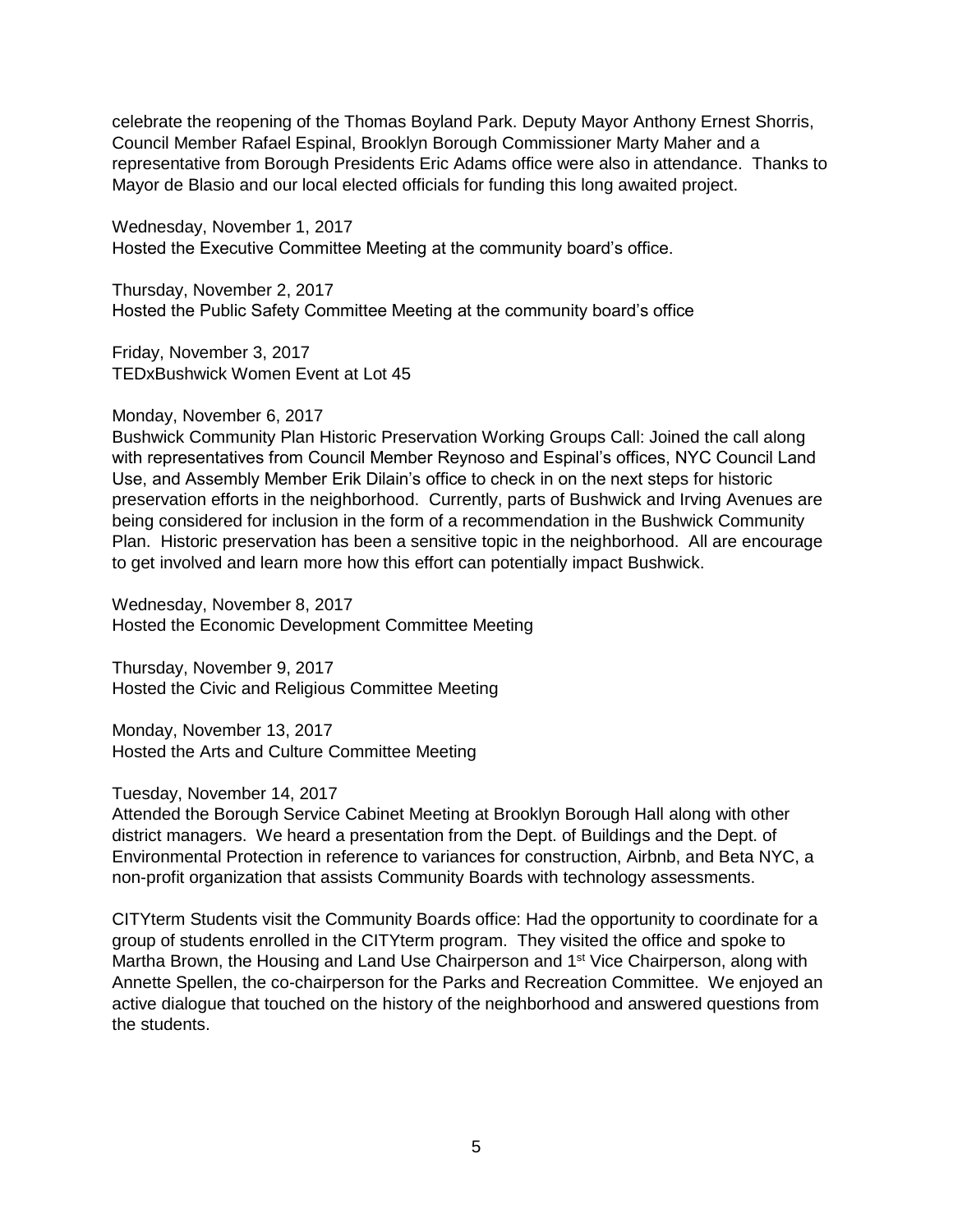Information:

On Thursday, November 16, smokers across the nation will take part in the American Cancer Society's "Great American Smokeout". This is a great opportunity to quit or encourage someone to quit smoking even just for one day.

FDNY- A gentle reminder from the FDNY to change your clock and change your battery.

Scan Van Program Mobile Mammography – FREE Screening Mammograms for eligible women at Brooklyn Borough Hall, 209 Joralemon Street, Brooklyn 11201 on Thursday, December 14, 2017. For more information and to make an appointment please call 1-800-564-6868.

2017 Thanksgiving Food Drive – starting 11/1/2017 through 11/16/2017. The 83<sup>rd</sup> PCT Community Council will be collecting Turkeys, and non-perishable "canned & dry food" items. For pickup call the 84rd Pct. Community Affairs office at 718-574-1697.

# **Committee Reports, 8:11PM**

Arts and Culture Committee (ACC), Committee Chairperson Ms. Zulma Novoa and Co-chairperson Ms. Kweighbaye Kotee Meeting Held: Monday, November 13, 2017, 6:00PM, Community Board #4, 1420 Bushwick Avenue, Suite 370, Brooklyn, NY 11207 Members Present: Zulma Novoa, Jo-Ena Bennett and Kweighbaye Kotee Others Present: Celestina Leon, CB 4 District manager; Asenhat Gomez, Shy Richardson, Jaz Colon, Stacie Johnson, Aniela Coveleski, and Kendra Spear Items Discussed:

1) Asenhat Gomez and Shy Richardson from the El Puente Bushwick Leadership Center located at 311 Central Avenue shared a PowerPoint presentation on their organization's art and culture programming. The El Puente Bushwick Leadership Center has been in the neighborhood on Central Avenue since 1992. 13 young people and 3 El Puente teaching artist created the mural on the building in 2006, focusing on the issue of violence against women, as there were several domestic violence related deaths in the area at that time. They have served as a hub for cultural and arts programming for over 25 years.

They host many events at their location.

El Puente continues to provide a space for youth to express their artistic passion in the neighborhood.

The Bushwick Cultural Plan: Through the Bushwick Community Plan a separate neighborhood cultural plan is being created. Two hundred residents have been surveyed for more information on what arts and culture in the neighborhood looks like and means to them.

Another issue they are focused on is the changes to DACA (Deferred Action for Children Arrivals) and how it is impacting the immigrant community in the neighborhood, especially as some of the El Puente youth have DACA.

2) Jaz, Educated Little Monsters (ELM) and Color Scenes spoke about both programs and her connection to the neighborhood.

Jaz shared that she drew inspiration from a quote she recalls seeing in her elementary school. "It takes a village to raise a child". In 2012/2013 she started Educated Little Monsters, a black and brown youth-led program, after having to walk away from a similar group/project known as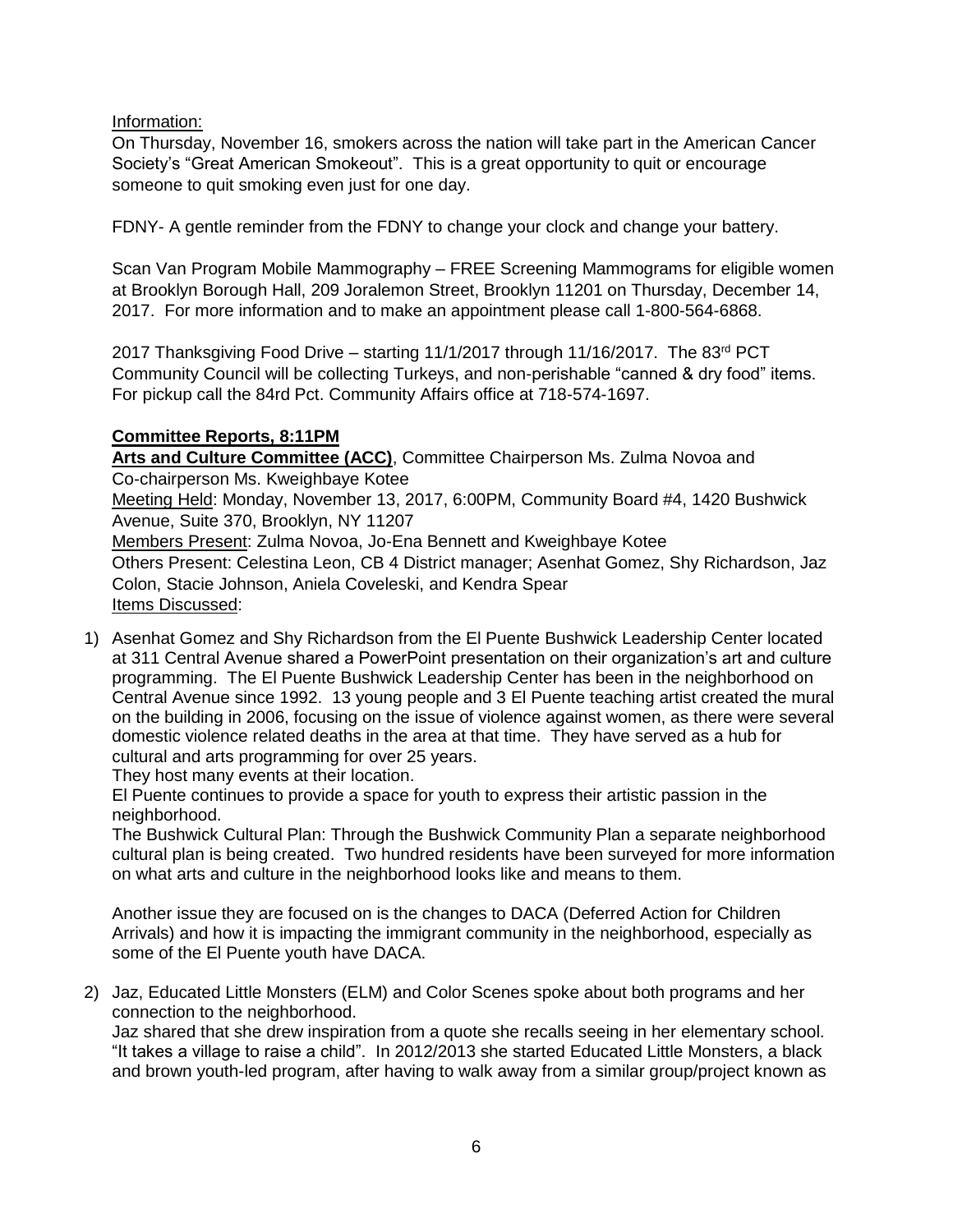Brooklyn Acts. The purpose of the groups was to provide a space for children to express themselves freely and for them to stay out of trouble.

Jaz emphasized the importance of language and shared how she notices art had become a vehicle to displace the community. Educated Little Monsters (ELM) and Jaz's advocacy in general is about reclaiming the community and taking back, as it undergoes rapid changes due to gentrification.

She continues to provide programming for youth through a partnership with Lizzie Conner of "We Make Noise". She also partnered with Silent Barn about 4 years ago and began having the difficult conversation about race, class and privilege in the DIY creative space and venue. Jaz's ultimate goal is to empower the youth to lead a profile movement and give them the tools to achieve the power of financial freedom.

3) Several core members of Arts in Bushwick (AIB) attended and Aniela Coveleski introduced the group along with their history, as well as their plans for the future. Core members in attendance: Aniela Coveleski, Kendra Spear and Jaz Colon Arts in Bushwick is currently reorganizing their internal structure and are on hiatus until February. They are known for their annual Bushwick Open Studios event that has faced criticism for various reasons in the past. They are responding to the criticism and general concerns in order to refocus on the community and become more inclusive. Ideally, they see AiB providing resources to the community via the skills and experience of their members.

### Discussion:

Ms. Kotee asked Asenhat and Shy about any big projects or events coming up. Assenhat mentioned they are continuing their hurricane relief efforts for Puerto Rico and are pushing for donations to provide solar lanterns and generators for them. In 2013 they opened an El Puente Center in Puerto Rico to work on climate change.

Jo-Ena shared that she has always asked "What's here for the youth", and expressed her appreciation for the work that Jaz was doing in the neighborhood for kids.

Stacie mentioned her perspective as an artist with a studio in reference to Bushwick Open Studios. The event has led to some studios being vandalized or burglarized. Kweighbaye commented that the ability to work with each other is missing in the Bushwick Art's Community. That is part of her motivation for joining the community board and taking on the role of co-chair for the Arts and Culture Committee.

Meeting adjourned: 8:03PM

Be on the lookout for more information about a musical /play on Sunday, January 14, 2018 called "3 Kings. Information to follow.

**Civic and Religious Committee (CRC)** 8:16PM, Committee Chairperson Ms. Elvena Davis Chairperson Ms. Elvena Davis

Meeting Held: Thursday, November 9, 2017, 1420 Bushwick Avenue, Suite 370, Brooklyn, NY 11207, 3:00PM

Members Present: Committee Chairperson Elvena Davis and Ernest Estime and Rev. Grace Aytes

Others Present: District Manager, Celeste Leon, Nafeeza Sahib, Fizan Ashraf, Laura Rog and Marcus Johnson.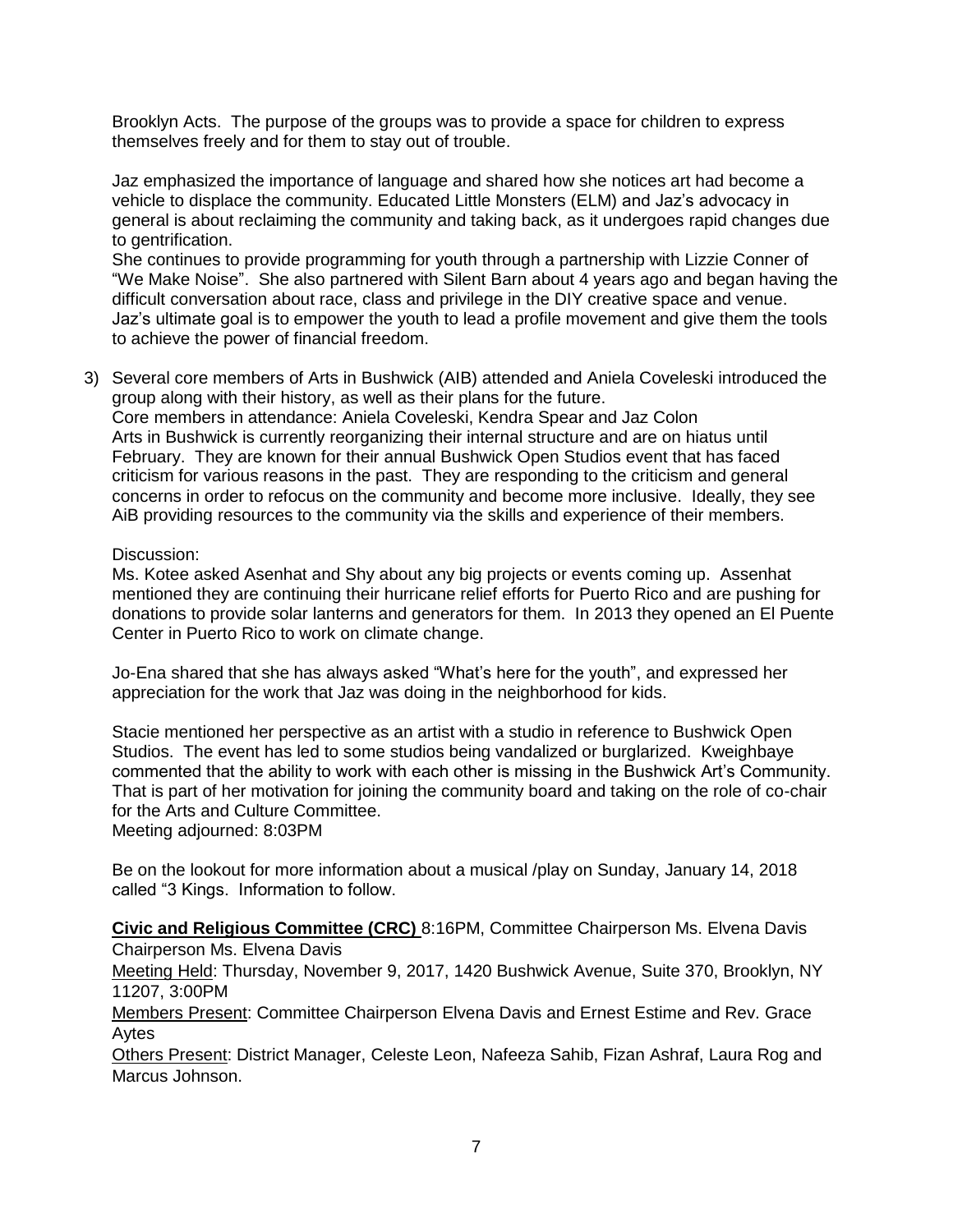Items Discussed:

1) Specialist Rasheed Sahib's mother and sister attended the meeting to share their reasoning for the Street Co-naming request of Woodbine Street and Irving Avenue in his honor.

A brief bio the family shared was attached to the district's manager's report. The family is scheduled to attend the January  $17<sup>th</sup>$ , monthly community board meeting to present their request to the full board.

May 2018 is the 15 year anniversary of Specialist Sahib's passing. His mother asked for the ceremony to take place in May if possible.

2) Laura Rog and Marcus Johnson from NYC Service in the Mayor's office shared information about their pilot community profile project.

Bushwick was selected as one of five neighborhoods to participate in this pilot program. Currently statistics show that NYC has a lower rate than the National average when it comes to volunteerism (14.5% vs. 25%)

Over the next six months they are planning to engage the Bushwick community and provide tools for volunteerism, which will include training for volunteers and their hosts.

Next steps include coordinating community design sessions in December that will focus on volunteer management, leveraging resources for volunteers and strengths/weaknesses. There are three workshop categories, including civic engagement via communication, capacity building and tracking.

The goals of the workshops are to increase volunteer management, improve communication networks and potentially culminate with a Day of Action sharing a flyer with neighborhoodspecific volunteer opportunities at local subway stops. This work has started in partnership with the Mayor's Public Engagement and Faith-based Units.

They are also looking to create neighborhood specific pages on the NYC Service website at [https://www.nycservice.org.](https://www.nycservice.org/) Those interested in signing up to host volunteers now can visit their website for more information.

# Discussion:

Elvena Davis identified herself as the Secretary of the  $83<sup>rd</sup>$  Precinct Clergy Council. She recommended that Laura and Marcus attend the next Clergy Council meeting on Wednesday, November 15<sup>th</sup> at 10am. She offered to follow up with Bishop Clarke, the Council President. Ms. Davis also recommended that they connect with the 83<sup>rd</sup> Precinct Community Affairs Unit.

Laura added that she is involved with coordinating Youth Leadership Councils and would gladly assist organizing efforts that arise in the future.

3) Ms. Davis shared a friendly reminder about the upcoming  $83<sup>rd</sup>$  Precinct Council fundraiser on Friday, December 1<sup>st</sup> and the Toy Giveaway on Saturday, December 9<sup>th</sup>.

The District Manager asked the committee members in attendance to think about presenters for future meetings. She also mentioned that both Captain Barnes and Lt. Barnes from the Salvation Army was not present at the meeting because of a communication error, she would like to reschedule him for a future meeting.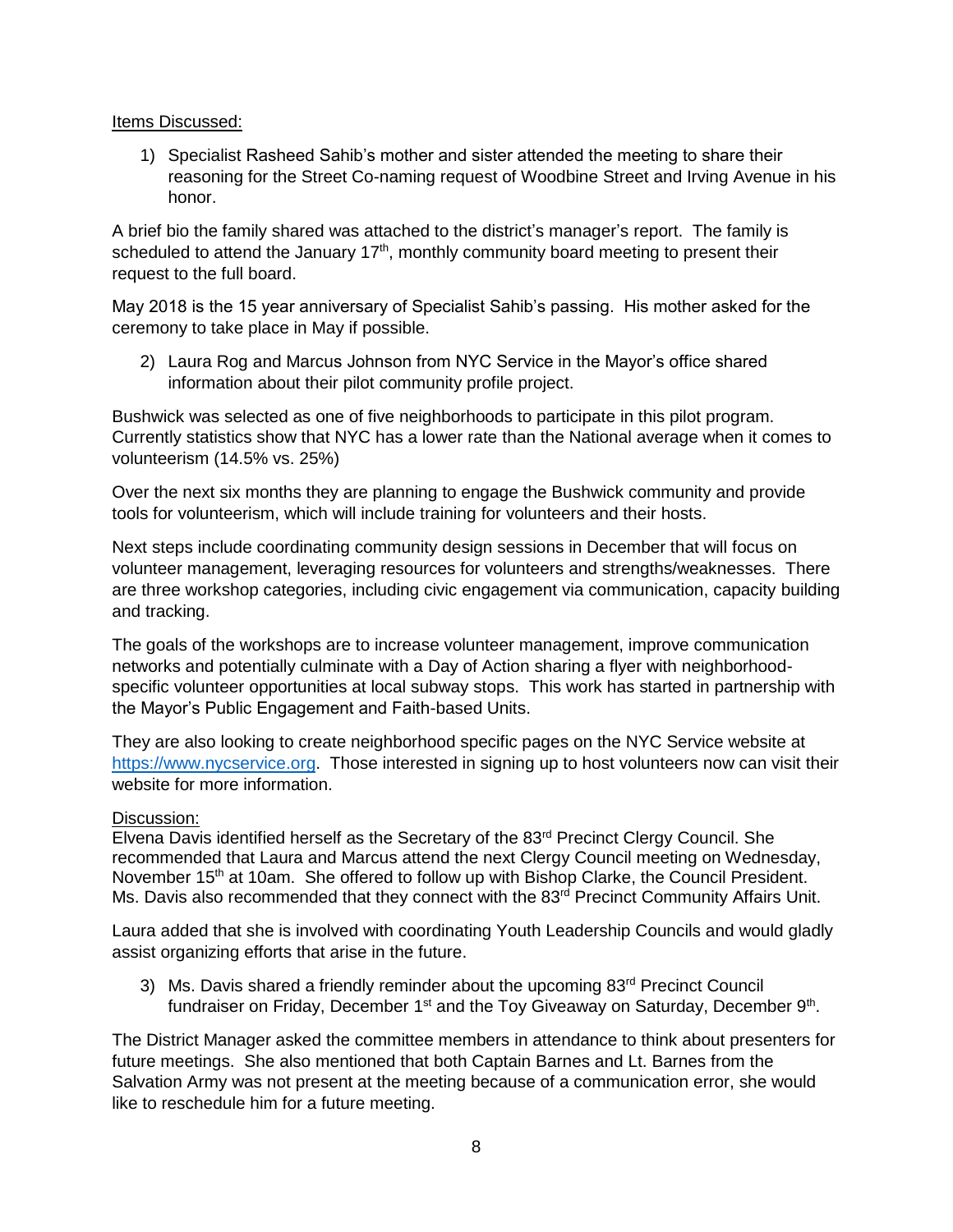Ms. Elvena Davis made a motion to adjourn the meeting and the motion was seconded by Rev. Grace Aytes. All board members were in favor. The meeting was adjourned at 4:23 PM.

**Economic Development Committee (EDC**) 8:22PM, Committee Chairperson Mr. Odolph Wright

Meeting Held: Wednesday, November 8, 2017, 1420 Bushwick Avenue, Suite 370, Brooklyn, NY 11207

Members present: Edwin Delgado, Sharlene Moore, Desmonde Monroe and Robert Camacho. Others in attendance: CB4 District Manager, Celestina Leon, Anderson Perez, Bridgette Blood, Keihia Joseph, Karen Nieves, Boris Santos and Egaudy Gomez. Item Discussed:

1) Kethia Joseph from NYC Small Business Services, Bridgette Blood and Anderson Perez from RiseBoro Community Partnership, and Egaudy Gomez from The Brooklyn Alliance presented on the key findings form the Bushwick Commercial District Needs Assessment completed along Myrtle and Knickerbocker Avenues.

Kathia began with an overview of the study, which is part of their Neighborhood 360 degree program. Through the program they are able to partner with non-profits to survey and assess the commercial needs in different neighborhoods. The study areas included Knickerbocker Avenue from Flushing Avenue to Myrtle Avenue and Myrtle Avenue from Wyckoff Avenue to Broadway.

The first step is the assessment via surveying merchants. They also study the corridors making direct observations. What is there too much of or too little of?

They also leverage opportunities for organizations to assess funding, including the salary and benefits for a Neighborhood 360 degree fellow to assist with the study for up to ten months. Example: Merchant Organizing Efforts.

Consumers were also surveyed with a total of 122 merchant's survey and 81 consumers.

Some of the needs identified include:

- Resources for commercial business, especially as commercial rents continue to increase and correlate to property tax expenses.
- Attracting a parking deck or below ground garage
- Increase the amount of children friendly activities
- Additional assistance with sanitation services
- Food, health, cosmetic and optical stores

The retail leakage the neighborhood is valued at approximately \$753M, which is the difference in consumer purchasing based on comparative analysis via esri business.

A potential solution for some business could come in the form of small business co-location.

# Discussion:

Robert Camacho expressed concern about the study not including Broadway. He added that Broadway should have additional support, since the merchants are actively trying to organize. He has been very vocal about Broadway getting the resources it needs to improve and asked why it was not selected for the study. It was unclear whether SBS or the host organizations selects the area however, although SBS facilitates the projects.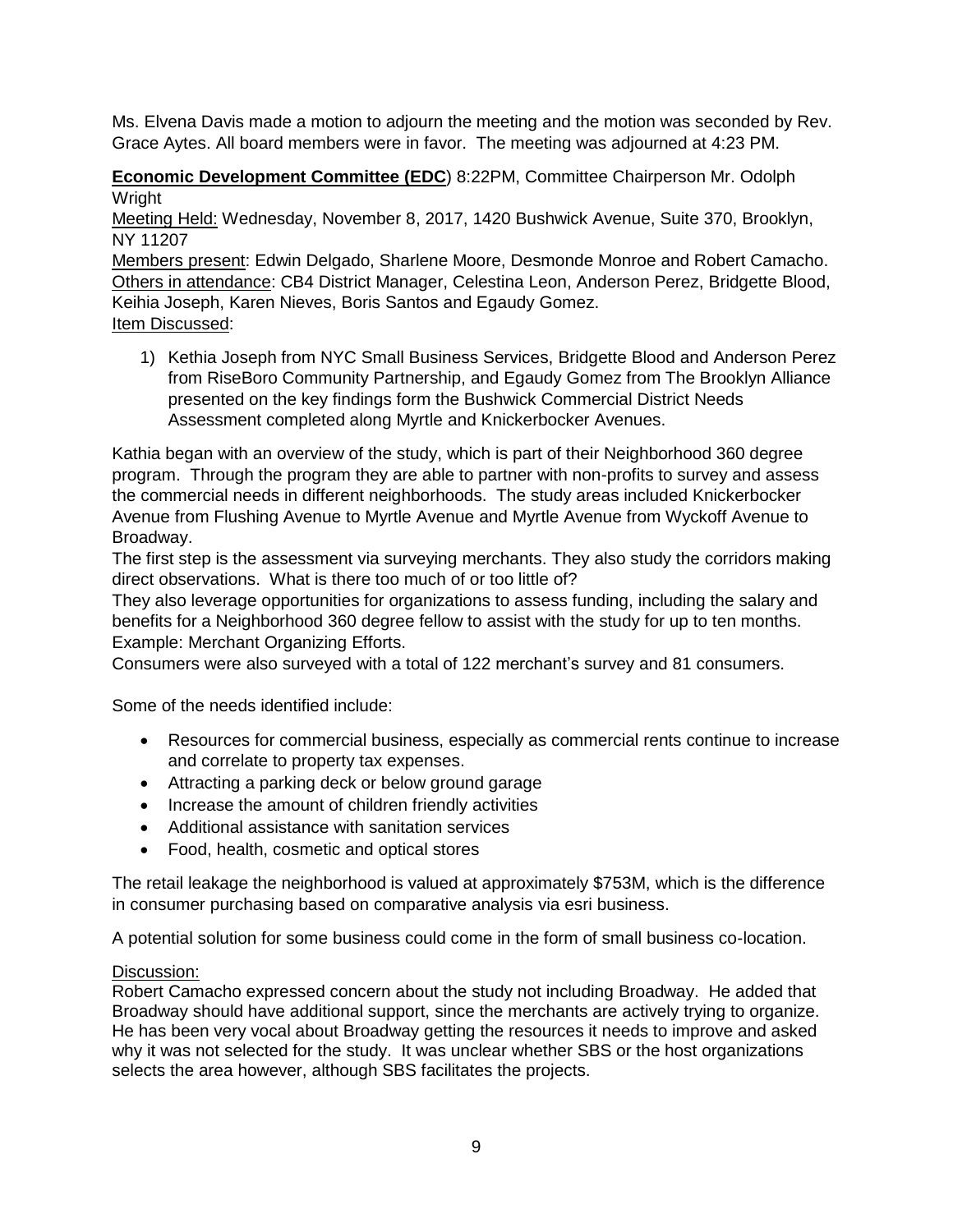The District Manager also responded with a question for Egaudy, asking him about the parameters and status of the separate study. The Brooklyn Chamber of Commerce is conducting along Broadway via The Brooklyn Alliance. He shared that the study area was eventually changed to include the business from Myrtle Avenue to Gates Avenue (initially the study area finished at Willoughby Avenue.)

Karen from Evergreen Exchange introduced herself and the organization, which formed in the 80's when the City was not providing services to business (mainly security). Over the years they have involved to included real estate and financing resources and services. They are also able to assist with basic city services, such as resolving complaints, and continue to advocate for small business in north Brooklyn.

The District Manager announced that she added several items in reference to economic development to the Community Board 4 Fiscal Year 19 Statement of Community District Needs, including, but not limited to support for merchant organizing, additional graffiti removal resources, and increased investment in the major commercial corridors. The majority of those requests came from conversations through the Bushwick Community Plan as well as other community concerns.

Board member Sharline Moore mentioned her organization, The National Council of Negro Women, has a youth section that is able to volunteer to help with graffiti removal projects.

Meeting adjourned at 7:35pm. Motion moved by Edwin Delgado and second by Robert Camacho. All members in favor.

**Public Safety Committee (PSC)**, 8:26PM, Committee Chairperson Ms. Barbara Smith Meeting Held: Thursday, November 2, 2017, 6:00PM, 1420 Bushwick Avenue, Suite 370, Brooklyn, NY 11207

Members Present: Barbara Smith, Mary McClellan, Annette Spellen, Rev. Grace Aytes, James Wiseman

Others Present: District Manager, Celestina Leon, and Sergio Garcia (and his brother – did not sign in), Police Officer Ezequias Gomez, Police Officer Oscar Lopez and NCO Sgt. Anna Serrano

Not in Attendance: 33 Wyckoff Avenue, 1183 Broadway, 321 Starr Street, 899 Broadway, 274 Wyckoff Avenue and 1185 Broadway

NYC Liquor License Application Review:

1) 1386 DeKalb Avenue, Brooklyn, NY, Mi Cholulita Bella Restaurant Inc. – New Beer and Cider license. They are currently open 7 days a week and have been in operation for a year. Committee Recommendation: Approved with no sales of alcohol beyond 12 midnight on Sunday.

Representatives from 33 Wyckoff Avenue, 1183 Broadway, 321 Starr Street, 899 Broadway, and 274 Wyckoff Avenue notified the CB office that they were not ready to meet with the Committee.

Locations that are not ready or do not attend the committee meeting are recommended to be put on hold. The SLA will still receive any notices or concerns regarding these locations. The 83<sup>rd</sup> Pct. Community Affairs Offices continue to attend CB4 Public Safety Committee meeting to report back on any 311/911 complaints at establishments seeking liquor licenses.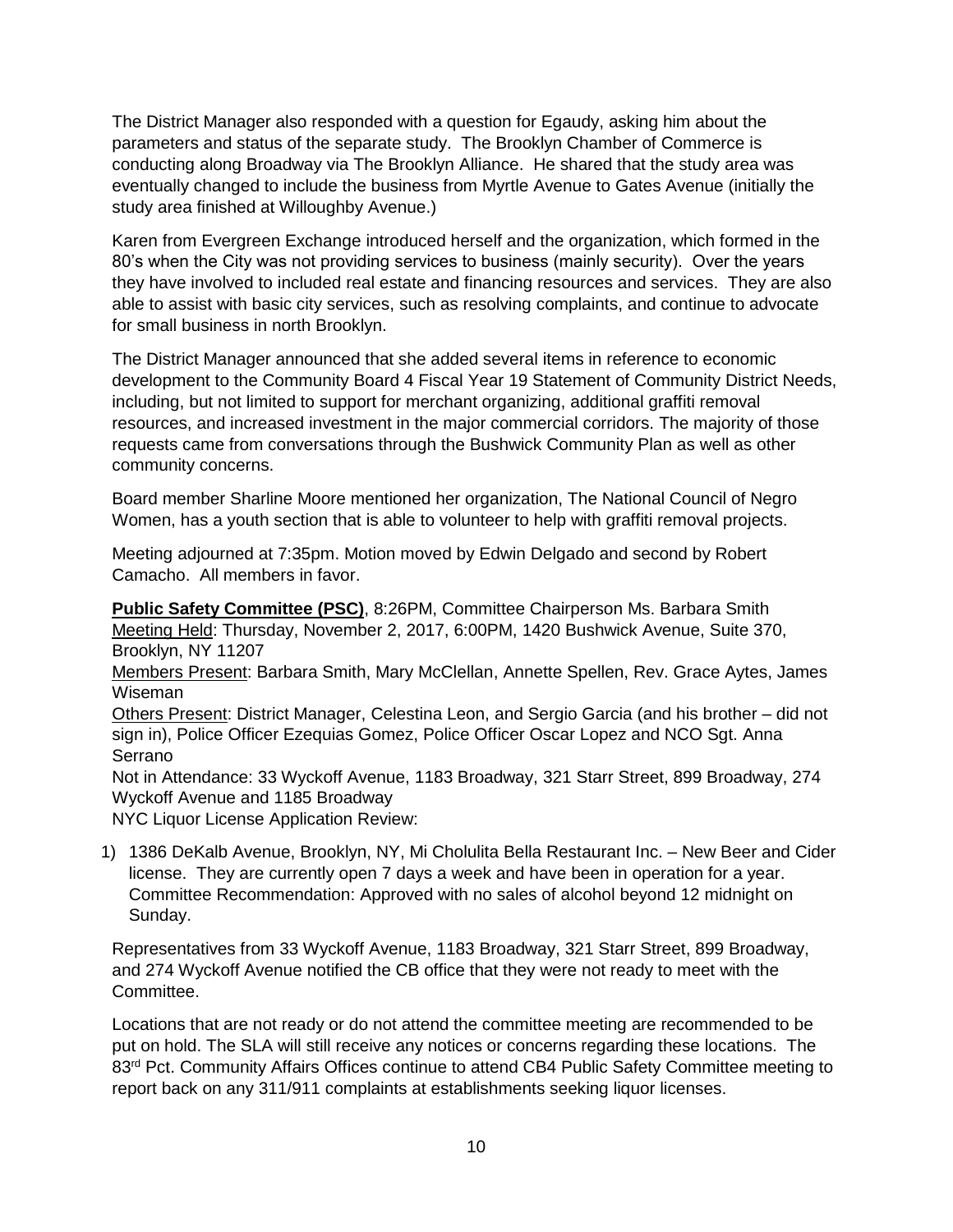1183 & 1185 Broadway (same location) are filing for 2 separate licenses. There have been reports of assault and stabbings at this site.

District Manager called for a motions to adjourn. Annette Spellen made a motion to adjourn. The motion was seconded by Anne Guiney. All board members were in favor. Meeting adjourned at 7:05PM.

Barbara Smith mentioned that she is having a fundraiser and her honoree for this year is Community Board #4"s Chairperson Ms. Julie Dent, who gives a lot of her time volunteering.

# **Recommendations – 8:40PM:**

1) Mi Cholulia Bella Resaurant, Inc., 1386 DeKalb Avenue, Brooklyn, NY. Motion was approved by Joshua Brown and second by Desmond Monroe. All members in favor.

## **Announcements, 8:48PM**

Start A Girl Scout Troop! Committee to building girls of courage, confidence and character who make the world a better place.

Be a Daisies (K-1), Brownies (2<sup>nd</sup> - 3<sup>rd</sup>), Junior (4<sup>th</sup> – 5<sup>th</sup>), Cadettes (6<sup>th</sup> – 8<sup>th</sup>), Seniors (9<sup>th</sup> – 10<sup>th</sup>) or Ambassadors  $(11^{th} – 12^{th})$ 

Two Adult Volunteers are required to start a troop! For more information contact: Judith at [jrivera@girlscoutsnyc.org,](mailto:jrivera@girlscoutsnyc.org) visit the website at [www.girlscoutsnyc.org](http://www.girlscoutsnyc.org/) 

Assemblywoman Maritza Davila: Please join the Assemblywoman and Mobilization for Justice for a Know Your Housing Rights Training. United Revival Mennonite Youth Ministries, Wednesday, November 29, 2017, 169 Knickerbocker Avenue, Brooklyn, NY 11237. For more information please call 203-918-9006.

NYC Well: Trouble coping? Don't struggle alone. Talk. Text. Chat. Thrive NYC Talk: 1-888-NYCWELL (1-888-692-9355) Text: WELL to 65173 Chat: nyc.gov/nycwell Free and confidential, 24/7

Brooklyn Public Library: DeKalb Library, 790 Bushwick Avenue at DeKalb Avenue, 718-455- 3898, [www.bklynpubliclibrary.org](http://www.bklynpubliclibrary.org/)

Tuesday, 6pm-8pm., Starting November 14, 2017 Join other adults who are learning to speak English! FREE! No registration required.

FREE! English Classes for adults 17 and older. Classes available: Daytime, Evening and Saturdays. All classes meet two day per week. Sign up for a class at ANY registration session. Space I limited. Classes close quickly. Please do not bring children to registration site. Friday, December 8th, 11AM: DeKalb Library, 790 Bushwick Avenue, Brooklyn, NY. Take J, Z train to Kosciuszko or B38, B46, B47 Bus

Brooklyn Public Library, DeKalb Library, 790 Bushwick Avenue, Brooklyn, NY 11221 Tuesday, November 21, 2017, 3PM to 5PM. Learn to use your phone to make a compelling film! We will start off talking about some of the free or low-cost software you can download, and then talk about pre-visualizing your film, framing your shots, and getting good audio. Then we will show you how to edit and share your film straight from your phone! Presented by BRIC, BPL's lead media education partner.